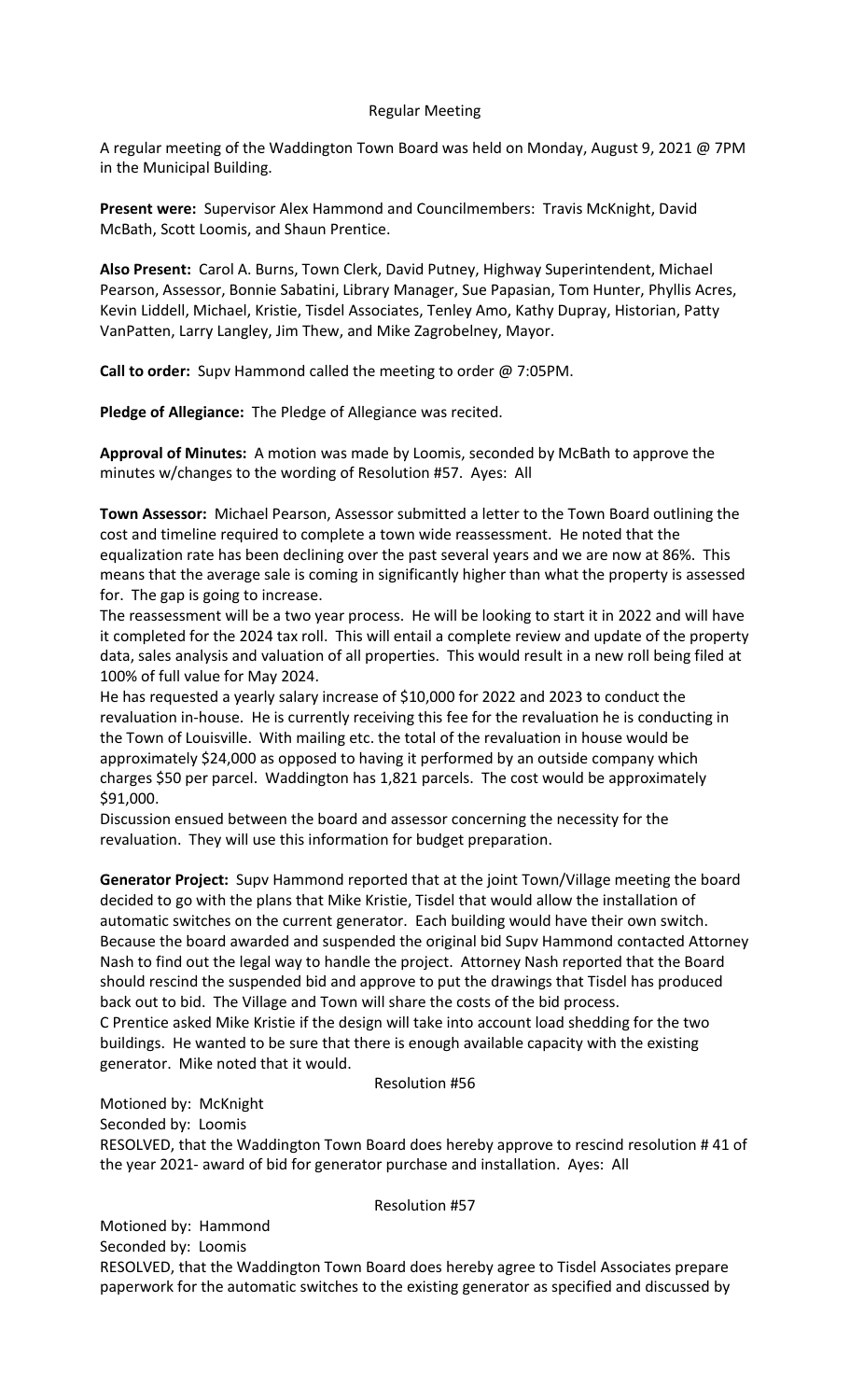the Town and Village Boards. The cost of the drawings for bid will be split between both boards. Ayes: All

Supv Hammond asked Mike Kristie what kind of timeline the board would be looking at. He told them he could have the drawings for approval by the September meeting. Bids could then be opened by the October meeting.

**Citizen's Comments:** Patty VanPatten thanked the highway department and all the volunteers for their help during the homecoming weekend. Unfortunately the fireworks and parade had to be cancelled due to weather. The committee will be meeting to decide when they can reschedule.

Larry Langley asked how often the minutes are updated on the website. It was noted that June and July were not posted. C McBath noted that the Board had just approved the July minutes. The Clerk stated she would get them updated ASAP.

**Highway:** The Highway Department has been doing general maintenance on trucks, dug 1 grave and 2 cremations, dug stumps and ditching work on Allison Rd, cut trees on Randall , graded Allison and Randall Rds for paving, cleaned up trees and limbs from the storms, mowed beach hill 2 times, completed  $2^{nd}$  roadside mowing, mowed the Iroquois dam rd., put trash cans and barricades out for homecoming, picked up trash from homecoming, The Town supplied the Village with 2 trucks for BASSMASTERS. Two men spent 2 days in Madrid cutting shoulders. T-8 has been put back together from the blow tire. It was taken to Route 11 for cab and hood to be painted. Supt Putney went to PA to pick up sander purchased through GSA.

C McBath noted that there is a substantial dip at the intersection of ST Hwy 37 and the Buck Rd.

Supt Putney reported that at the last meeting he sent pictures of a truck on Auctions International and the board noted that this was the wrong time to be purchasing a used pickup truck. He contacted Basil Chevrolet which has the state bid contract and got a quote of \$36,370 for a crew cab pickup. He noted that he doesn't feel that the department needs to spend that much on a pickup that doesn't get used often. Most of the time the men are in the dump trucks or equipment. A good used pickup would be sufficient. The truck that he was looking at on Auctions International went for \$18,000. He also noted that he sold the surplus equipment on Auctions International with the intentions of using the money received for the purchase of the truck. Further discussion ensued.

Resolution #58

Motioned by: Hammond

Seconded by: Loomis

RESOLVED, that the Waddington Town Board does hereby authorize Supt Putney to spend up to \$18,000 on Auctions International for the purchase of a used truck that he finds suitable for the department's use. Ayes:

Supt Putney also received a quote to replace the 2019 pickup that he drives on a daily basis. The purchase price through state bid is \$37,965. They will allow \$29,500 for a trade on the current truck leaving a balance of \$8,465. The truck will need tires and brakes shortly with an estimated cost of \$4,000. The board discussed the balance in the equipment line and asked if there were any other major purchases that would come out of that. Supt Putney reported that he didn't have anything else and would like to put the balance of that line item into the surplus equipment account towards the purchase of the new loader.

#### Resolution #59

Motioned by: Hammond

Seconded by: McKnight

RESOLVED, that the Waddington Town Board does hereby authorize the trade and purchase of a new 2022 Chevy Silverado as quoted by Basil Chevrolet; Trade price \$8,465 to be paid for out of the equipment line in the 2021 budget. Ayes: All

**Rescue Squad:** C Prentice reported that the Rescue Squad had 35 calls last month and made it through Homecoming. He wanted to thank them for their presence during homecoming.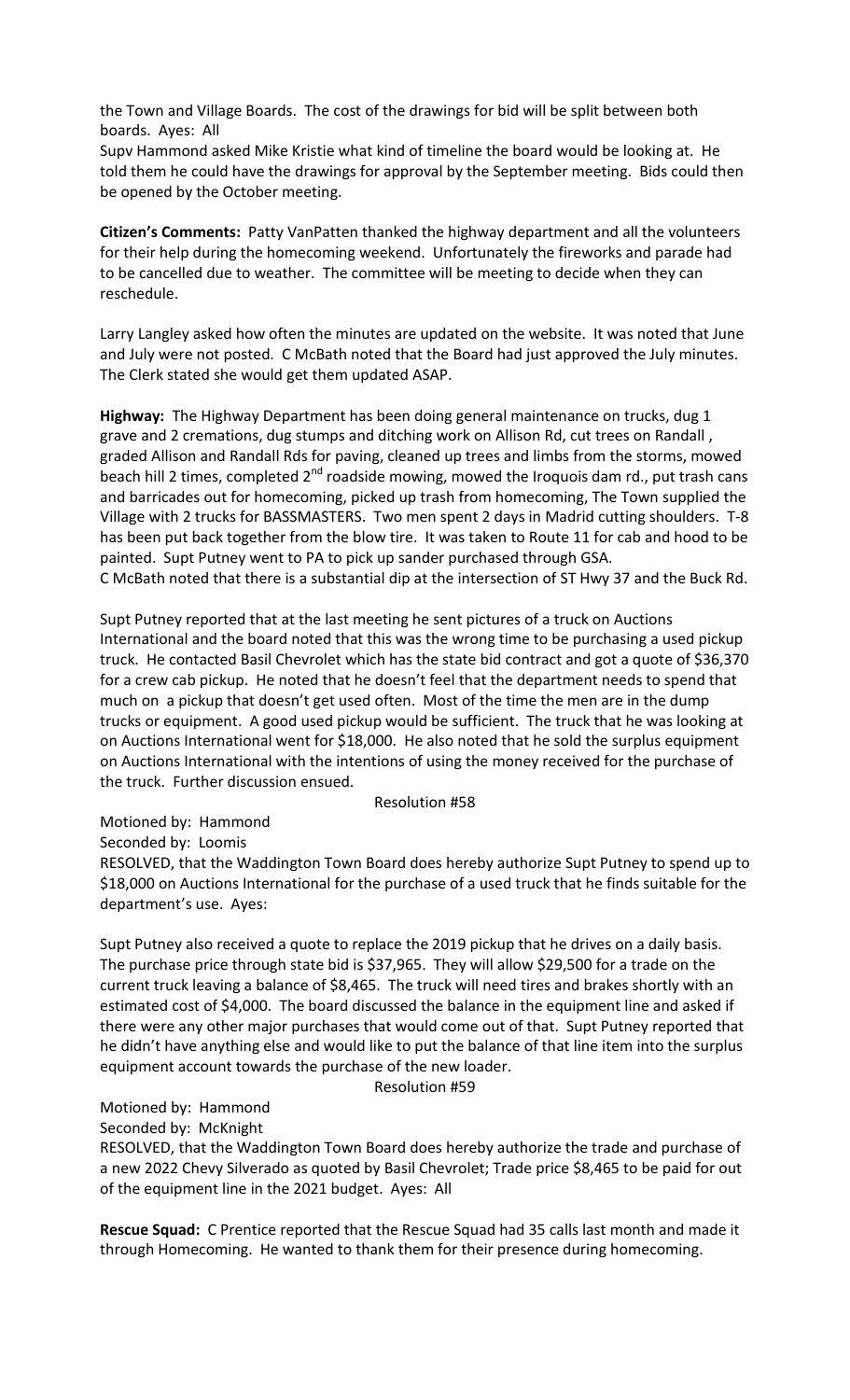**Library:** Bonnie reported that the book sale during homecoming was a success. The air conditioner has been ordered and is now on backorder. She will send a copy of the charter to the clerk as requested by the Town's Attorney.

The library has applied for a construction grant. The grant total is \$62,296.75. It is a 75% match. The grant will pay \$46,722 leaving a balance of \$10,574.19. The library will be able to contribute \$5,000 from their account and is requesting that the Town support them by paying the remaining \$10,574.19 from the joint library/old town hall account. Discussion ensued. Resolution #60

Motioned by: Hammond

Seconded by: McKnight

RESOLVED, that the Waddington Town Board does hereby agree to pay the balance of the construction grant in the amount of \$10,574.19 from the Joint library/old town hall account. Ayes: All

Bonnie will send the paperwork over to the clerk for signature stating the town's commitment and the town's approval for the library to apply because they are the building's owner. Bonnie also reported that she applied for the Youth Bureau Grant in the amount of \$12,500. This grant will be used to set up a teen center. It will include flexible seating and a 3D printer. She will be setting up a coding club for the youth.

**Grants/Alternative Revenue:** C McBath reported that the clerk had given him some information on the SEQR process. We will need to conduct a Type 1 study for the application for subdivision to the Planning Board. He will be working with the clerk to fill out the report. RVRDA Grant: At the last board meeting the board approved the receipt of the grant from the RVRDA to put in a fire alarm system for the Municipal Building complex. Based on the Town's procurement policy we will have to put the system out to bid using the provided specs from NCC Systems.

#### Resolution #61

Motioned by: McKnight

Seconded by: Loomis

RESOLVED, that the Waddington Town Board does hereby agree to put the fire alarm system out for bid based on the specs from NCC Systems to be opened at our September board meeting. Ayes: All

HIP Camp: C McBath reported that 2 fire pits and picnic tables were set today. Our site also went live on the HIP Camp website. He noted that Jim Thew was working with the HIP Camp site because when you type in a search for Waddington NY HIP camp sites it takes you to Canada. It doesn't show us. He will get it straightened out. Jim suggested that we get aluminum trash cans with lids on them and run a chain and lock through it. A key can be given to a camper who reserves the site. The beach caretaker noted he would pick up the trash from the cans when the sites are rented. We will also have to get some signs made up designating the campsites. The Board thanked Jim for all his help to make this happen. Even though we are getting a late start we might be able to gauge the interest and will be ready for a full season in 2022.

ARPA funding: C McBath asked if Supt Putney had spoken to Kevin Smith about the drawings for the wastewater project. Supt Putney stated that he had and Kevin was working on them. Supv Hammond reported that the Town had electronically received the  $1<sup>st</sup>$  half of the funding in the amount of \$64,709.97. It had been deposited into the Highway DB account. The board discussed which account to keep it in and will leave it there for the time being.

**Cemeteries/Safety:** C McKnight will try to have a meeting this month.

**Recreation/Tourism:** C Loomis reported that he had briefly spoken with the Recreation chairman. There are approximately 50-80 kids attending the recreation programs. The beach is going well. The transition from Greg being in charge to Anna has gone well. The Recreation Commission is requesting that the Town not rent the pavilion until after three during the week when the recreation programs are in session. The morning recreation program runs until noon and then the beach program runs until 3. The kids attending the beach program use the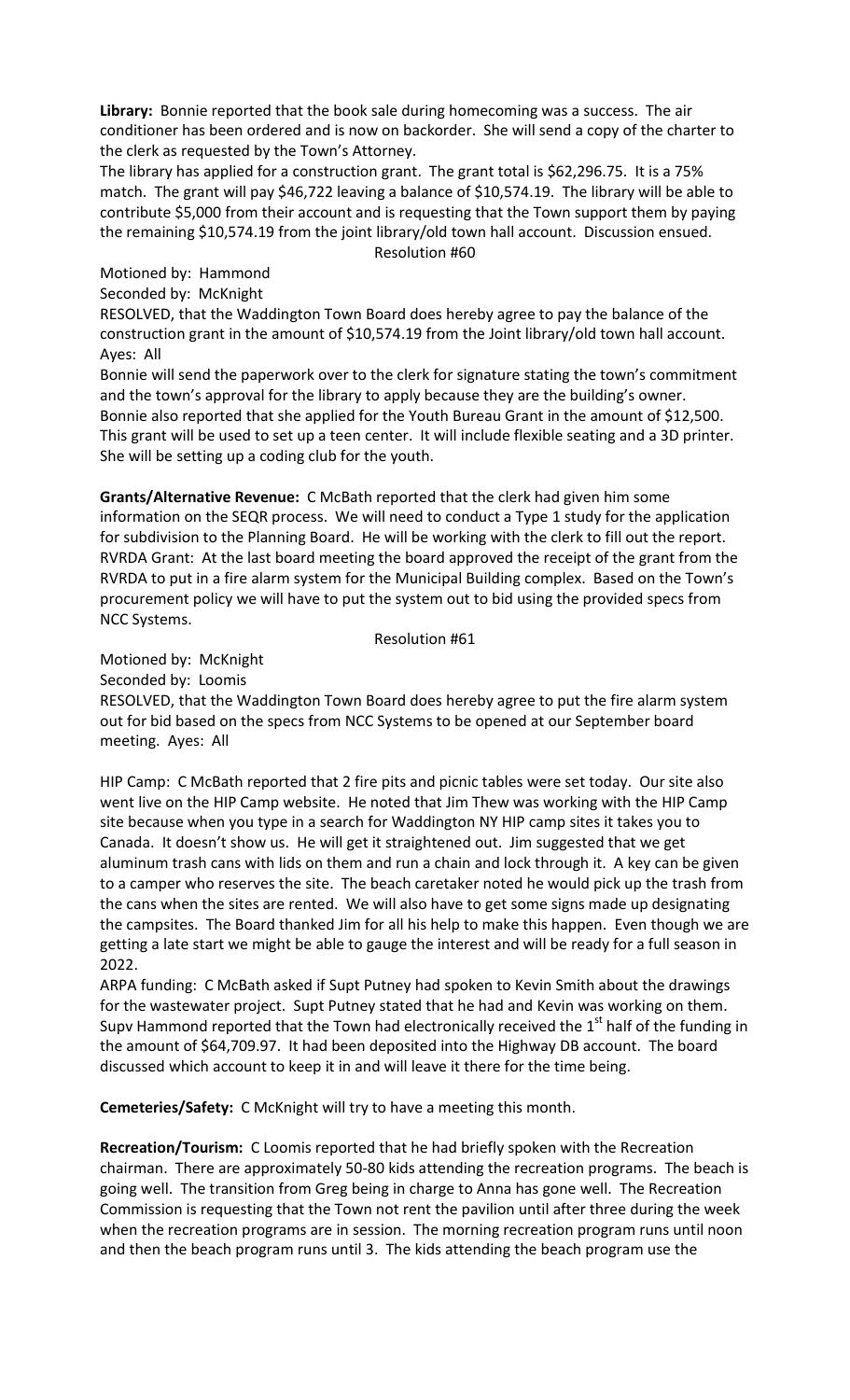pavilion to keep their stuff there and get out of the sun when it is hot. The board discussed and agreed that this could be done for 2022.

The recreation committee is working on having regularly scheduled meetings and will post when they will be held. They are also working on suggestions for the NYPA review negotiations. They have some very active members on the board. The arena is also being used more. There was a Massena hockey team that used it for street hockey and pickle ball continues to be played.

**Gallery/Clarke House:** There was no one present for the gallery. The Clarke House remains open for business.

**Museum:** Supv Hammond reported that at the Village's last meeting they appointed Dave Williams to the museum board and requested that the Town do the same.

Resolution #62

Motioned by: Hammond Seconded by; McBath RESOLVED, that the Waddington Town Board does hereby appoint Dave Williams to the joint museum board. Ayes: All

Kathy Putney reported that July has been a busy time. They have put together the seaway exhibit and had approximately 100 visitors during homecoming. They will leave it up until the  $1<sup>st</sup>$  part of September. She has been open on Thursday and Friday from 3-6PM in the old town hall. She has had some traffic and hopes it will get busier as the word gets out. She has received phone calls after the launching of the historical Facebook page. She hosted a meeting of local town/village historians @ the pavilion. They enjoyed lunch at the Main St Perc afterward. It was nice to meet other historians and make contacts. They had two meetings to establish the historical association. They have a good base and advertise on Facebook with good response. They are working on the 501.C.3 status and establishing officers. The Village has made a decision with a realtor to look at the Moore House to put it up for sale. They will be packing up and moving artifacts into the old chamber office in the old town hall. If they need to rent a pod they will. They will then work on finding a permanent place for the museum to be located.

**Local Government Task Force:** Supv Hammond noted that there was nothing to report. The Mayor noted that the boring samples were done for the marina.

**Court Security Officer:** C McBath reported that he and Supv Hammond met with Justice Robinson to discuss the prospect of contracting with the Sheriff's Department to provide security service. Since then the Sherriff's office has contacted them and noted that they were not going to be providing this service at this time. He has suggested that the board pursue the unarmed security guard as discussed and approved earlier. The job description will be obtained and we can advertise for the position. The board discussed hourly rate. It will be \$25 per hour for approximately 6 hours per month, \$200 for a magnetometer, and a uniform. A committee consisting of the Justice, Court Clerk and a Board member will convene to review applications.

**Charter Franchise Agreement:** C McBath reported that he had done a line by line comparison of the old franchise agreement to the new one. A couple items that stood out to him were in the old contract the homeowner was entitled to the  $1<sup>st</sup>$  200' of cable and the new one states 150'. The insurance amount for additionally insured was less than the old document. The attorney has suggested that the board request a 10 year contract instead of the requested 15 years. The board discussed and would like to be able to contact someone to discuss changes to the proposed contract. The clerk will send an email to Alice Kim who originally sent the franchise request to see what the process is.

**Old Town Hall;** Supv Hammond reported that there approximately 50-60 kids attended the teen dance homecoming weekend. Everything was cleaned up after the dance. Supv Hammond reported that he has temporarily fixed the window in the tower. It will keep the pigeons from coming in. The board discussed the space under the back door. Andy Miller has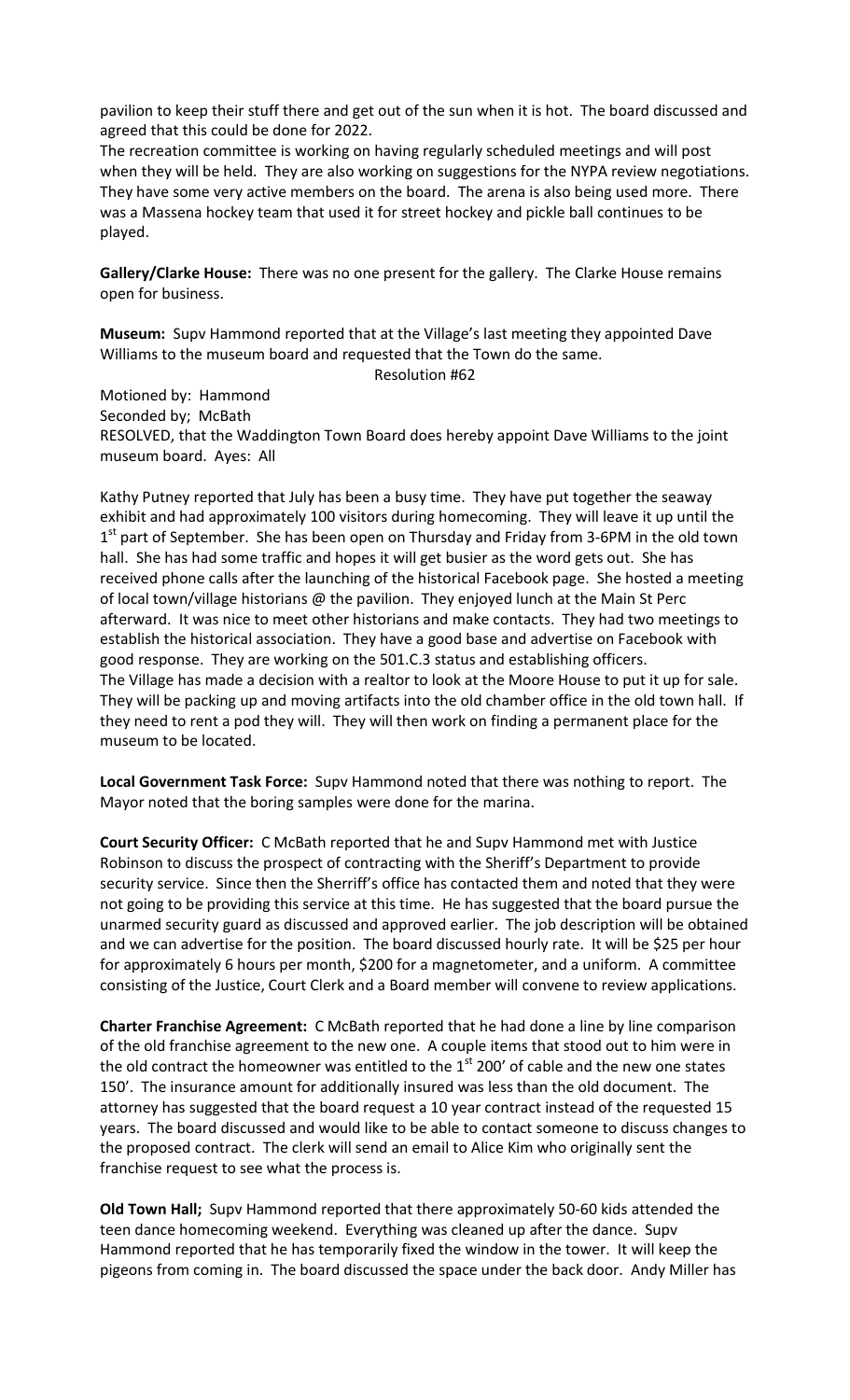been contacted and will get the adjustable threshold installed. They also discussed the repair that needs to be done on the roof/fascia near the tower. C McKnight reported that he has contacted Frank Davey who is interested in looking at it but needs a lift to get up and make a good assessment. C McKnight noted that he will truck a lift in from the farm for him to look at it.

**Chase Mills Property:** Kathy LaForce has submitted a complaint about rats in the yard across from her. Tony had sent a letter for cleanup and it was done. Apparently there is an issue there and needs to be readdressed. The board noted that we had passed a new law to allow us for cleanup and we need to follow it. The clerk noted that a new letter has been sent to the owner. She has not received the return receipt as of yet. They will follow up to get it cleaned up.

**COVID:** C Prentice noted that the newest DELTA variant of covid is spreading 2 times as fast. People need to be vigilant in making and showing proof of vaccination. We can't lose sight and become a highly infected area.

**Cannabis Retail Dispensary:** Supv Hammond had distributed a copy of the information regarding the Marihuana Regulation & Taxation Act. He noted that if the board decided to opt out of participation they must pass a local law by December  $31^{st}$ .

Supv Hammond highlighted some of the important portions of the law. If a municipality does not opt out by December 31, 2021 the municipality will be unable to opt out at a future date. However, at any time a municipality may opt back in, to allow adult-use retail dispensaries and/or on site consumption licenses, by repealing the local law which established the prohibition.

If a town passes a local law to opt out, it only affects the area of the town outside of any village within the town. County governments are not permitted to opt out of any adult-use license types.

Towns are permitted to pass local laws and regulations governing the time, place and manner of adult-use retail dispensaries and on site consumption licenses provided such laws and regulation do not make the operation of the license unreasonably impractical.

There is a local excise tax imposed on the sale of cannabis products by a retail dispensary to a cannabis consumer at 4% of the products price. This tax is distributed to local governments based on where the retail dispensary is located. 25% of the tax revenue goes to the County and 75% goes to the cities, towns, or villages within the county as a proportion of cannabis sales. If a town and village within the town both allow adult-use sales, the revenue shall be distributed based upon a distribution agreement between the town and village. If no such agreement exists, then the revenue distribution between the town and village shall be divided evenly. The board held a discussion on pros, cons, and opinions. C McKnight discussed the possibility of putting it to a vote at elections for the people to decide. Discussion will continue. The Clerk will post the fact sheet on the website for the public to look at.

Supt Putney told the board that the ash trees at Iroquois Dam are starting to die off. He suggested that the Board meet with Seaway Timber Harvesting to have an evaluation done to take the trees while they are in good shape. The Board thought this would be a good idea.

# **Budget Adjustment:**

Resolution # 63

Motioned by: Loomis

Seconded by: McKnight

RESOLVED, that the Waddington Town Board does hereby authorize the bookkeeper to make the following budget adjustments:

Increase Justice-NYS Grant A0-1110-42 by \$7,200 to reflect grant received.

Increase Unallocated Insurance A0-1910.4 by \$3,801.83 from contingency A0-1990.4 to reflect increase in values on equipment.

Increase HSA A-9052-8 by \$600 from Hospital and Medical Insurance A0-9060.80. Increase Veteran's Services Contractual B0-6510.4 by \$2.03 from Planning Contractual B0- 8020.4.